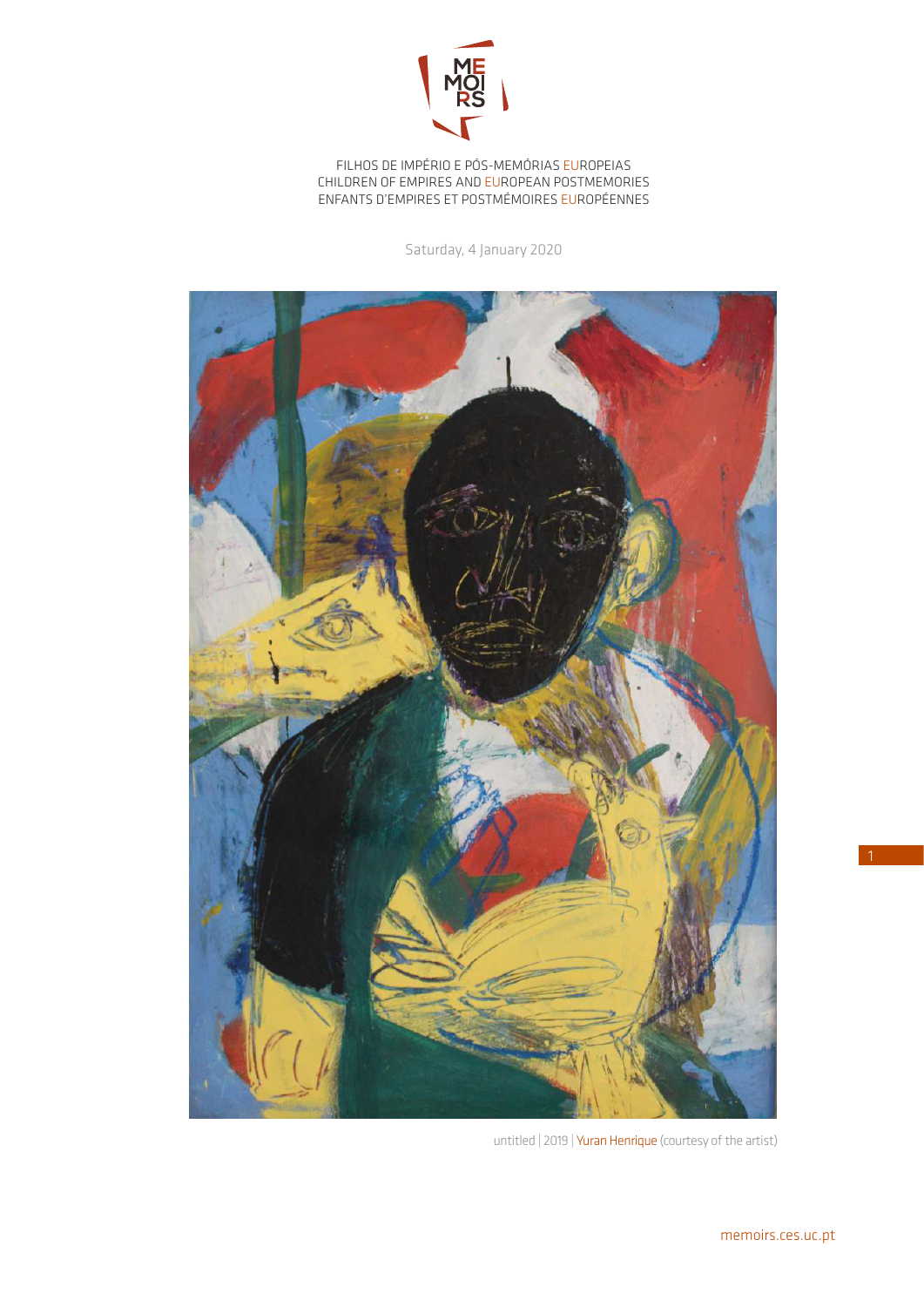

## "THE IMPLICATED SUBJECT": A CONCEPT WORTH EXPLORING

Miguel Cardina

The notion of the "victim" emerged into the public imaginary through discussions about the Holocaust and has come to permeate debates over justice, responsibility and memory. For the historian Enzo Traverso, in his fascinating *L'Histoire comme champ de bataille* [*History as battlefield*], the emergence of this figure is indissociable from a temporality in which the ontology of the future is wiped clean. "Discrete and modest", the victim corresponds to a new sensibility in which "the memory of the Gulag covers up the memory of revolutions, the memory of the Holocaust substitutes for the memory of antifascism, and the memory of slavery substitutes for the memory of anticolonialism. All this happens as if the remembrance of victims cannot coexist with their struggles, their victories, their defeats" (1).

But does it need to be like this? The idea of the "victim" does tend to highlight suffering and does risk depoliticizing underpinning historical processes. But it is also true that strategic recourse to the idea of the victim has nourished mobilizations for historical justice by individuals and groups subject to violence (2). For instance, in relation to Latin American dictatorships, the category of victimhood has been used to insist on reparations for past violence, and at times to denounce continuing social logics. Or – to refer to one of the examples given by Traverso – we could emphasize how the memory of slavery has today assumed a role in antiracist activism and direct resistance to political imaginaries and social structures inherited from the colonial period.

Furthermore, reflection on what Primo Levi called "the grey zone" and the increasing number of conferences, academic journals and books centred on the figure of the "perpetrator" have enriched the debate around the dichotomy between victim and perpetrators. This general context underlies the latest book by Michael Rothberg, published in 2019 by Stanford University Press. In *The Implicated Subject. Beyond Victims and Perpetrators,* Rothberg proposes the idea of the "implicated subject" – and the related concept of "implication" – to confront the lack of theorization in discussions about privilege, power, violence and injustice. This is not to lose the categories of victim and perpetrator, nor to relativize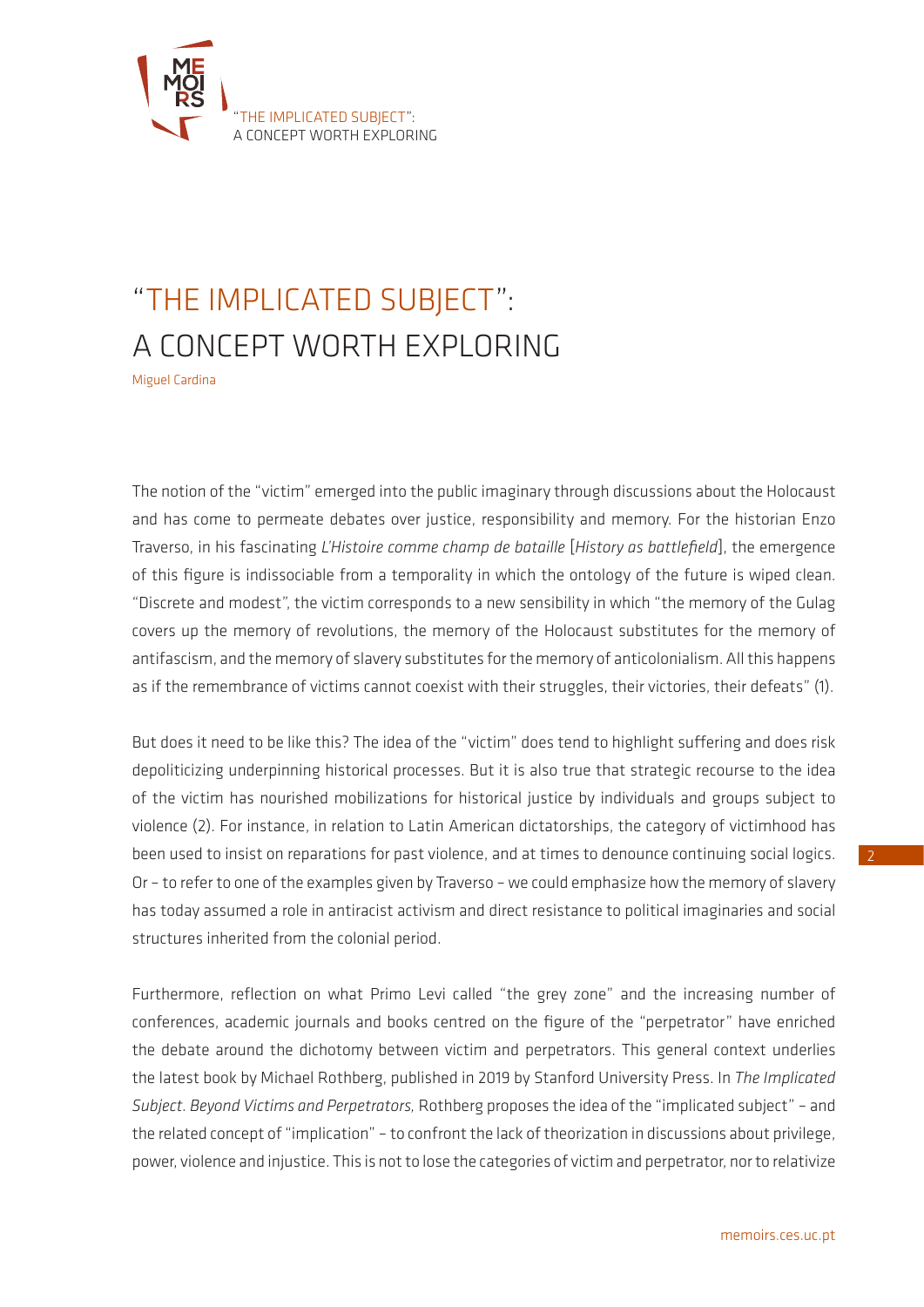

them to the point of uselessness. However, the approach encouraged by this binary has compromised our ability to examine how historical and structural injustice is reproduced and constituted precisely through its incorporation into wider dynamics.

As the author writes: "Implicated subjects occupy positions aligned with power and privilege without being themselves direct agents of harm; they contribute to, inhabit, inherit, or benefit from regimes of domination but do not originate or control such regimes. An implicated subject is neither a victim nor a perpetrator, but rather a participant in histories and social formations that generate the positions of victim and perpetrator, and yet in which most people do not occupy such clear-cut roles" (3). A theory of implication, as formulated by Rothberg, therefore obliges us to shift the focus from blame to responsibility, and to distance responsibility from merely legal interpretations based on individual agency. It obliges us to consider the following question: how can we be responsible for actions that we did not ourselves do, and which may even have been done before we ourselves existed as individuals?

The "complex of implication" therefore refers to different, multidimensional relations with past and present injustices: it is possible to be a perpetrator and a victim, or a descendent of a victim. It is possible to be, also, in an ambiguous and apparently distant – though not neutral – position. In effect, instead of searching for responsibility or blame for "original crimes", the book examines the transmission belts of domination – a term the author borrows from Simona Forti. Thus, the idea of implication leads us to observe its nature as both synchronic (its relation with present injustices) and diachronic (its relation with historical injustices). We must account for how these interpenetrate, whether in terms of economic inequality, gender or racial oppression, imperialist wars or ecological destruction resulting from the sedimentation of historical processes. And, analogously, past genocides, slavery or colonialism are historical happenings which continue to interfere in the present.

*The Implicated Subject* is based on case studies from the artistic field and its articulations with politics. These function as "allegories of social relations" (p. 200), showing the implicated subject as someone who both inhabits, and reproduces, structures of domination. The theoretical thrust of the book allows it to examine concepts such as human rights (chapters 2 and 5), transitional justice (chapter 3), internationalist solidarity (chapters 5 and 6) and the concept of "multidirectional memory" (4) (chapter 4), cutting across various geographies and diasporas.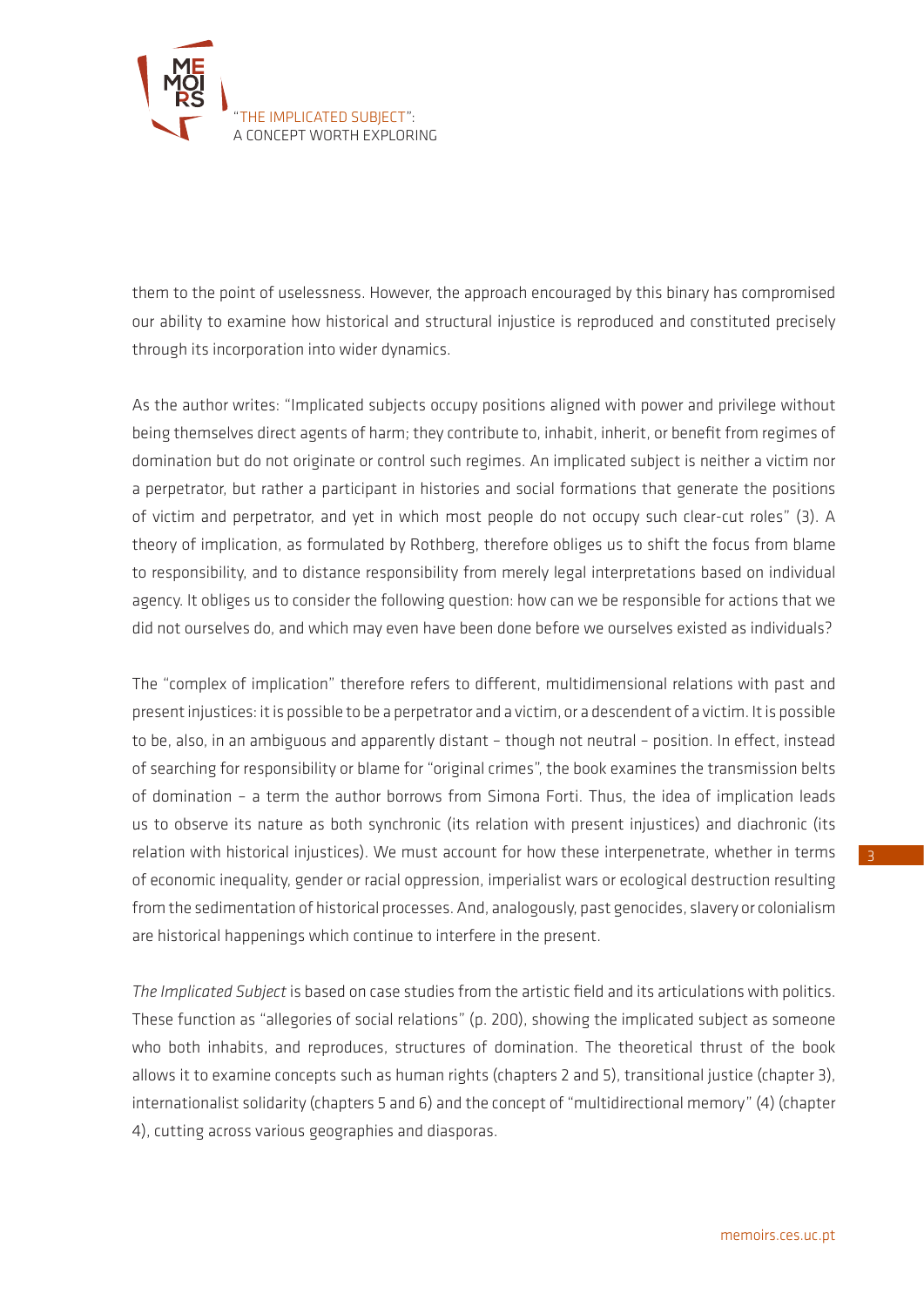

The book ends with an incisive conclusion containing eleven theses on the figure of the implicated subject. If the reference to the famous eleven *Theses on Feuerbach* is not obvious enough, the eleventh thesis makes a direct reference to Marx, renewing his famous mandate to his contemporaries and his successors: "scholars and activists need both to interpret implication and to transfigure it" (p. 203). And it is precisely a *figure* that must be deconstructed that is under discussion. In this sense, implication "is not an identity, but rather a figure to think with and through" or – more directly yet – "not a solution but a problem" (p. 199). The book does not present easy solutions for these two tasks of transforming and transfiguring, but it points to the need to articulate academic work with concerted collective action.

This is a notable book that will reconfigure debates over memory and power. It is an invitation to a reflection which, on the basis of new case studies, may do justice to the multiple levels of complexity inherent to its central concept. How to differentiate implication in relation to origin, citizenship, class, race, gender, political practice or biographical trajectory? What is the relation between implication and capital (economic and symbolic), in the framework of a profoundly unequal world-system? What is the status of implication for those who do not directly bear the burdens of domination or (self-)define as victims, but who are nevertheless subjects of the mechanisms that produce injustice and oppression? At various points, the book recognizes this complex and dynamic character of the concept and opens the door to conjugating "complexes of implication" with what could be defined as the "politics of implication". Hierarchies are forged in umbilical connection to the development of different social forms. Naturally, therefore, they influence theoretical and political proposals which seek to transfigure the implicated place of subjects in the world.